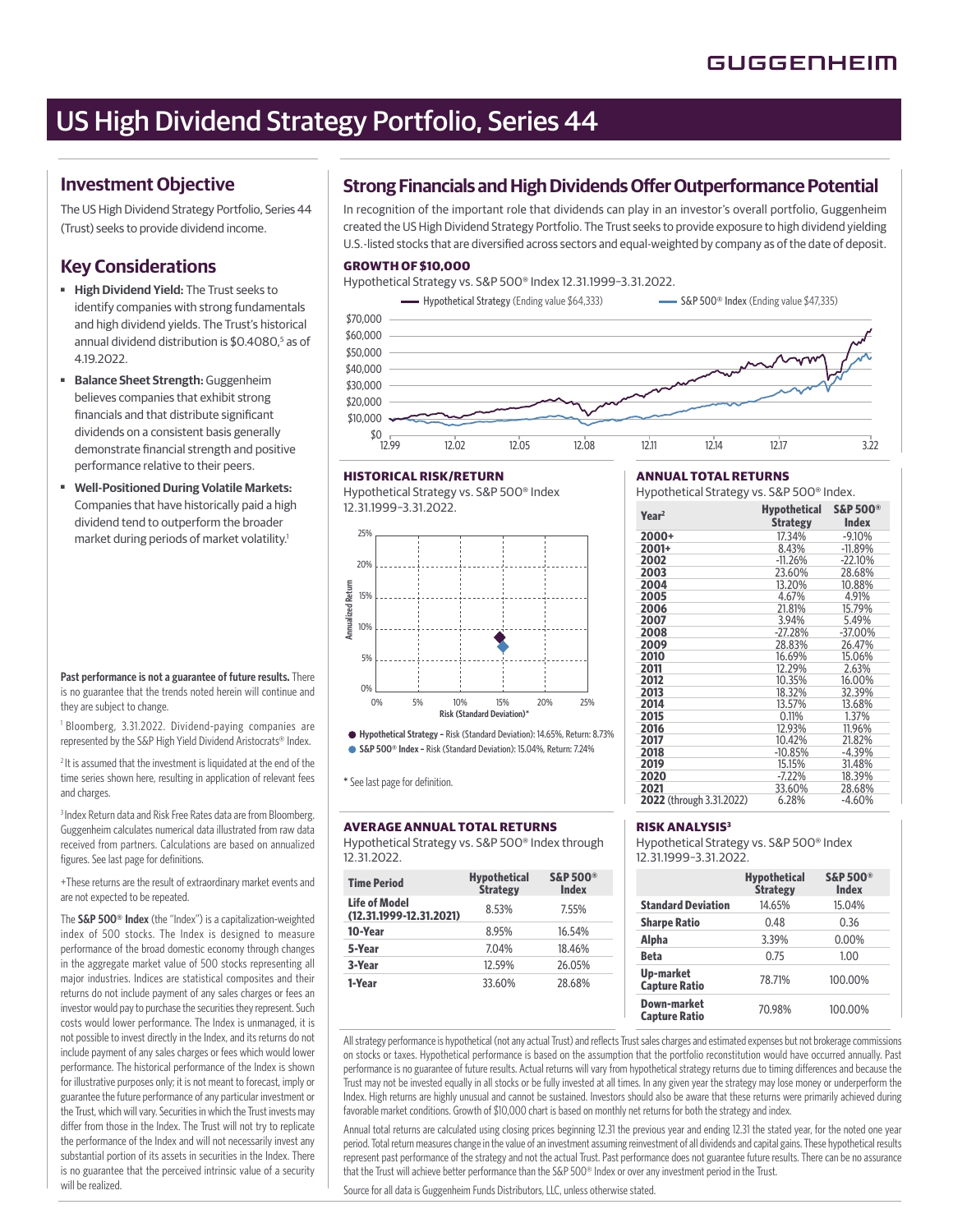# **Security Selection**

The Trust's portfolio was constructed and the securities were selected on April 13, 2022 (the "Security Selection Date") using the Security Selection Rules outlined below.

#### **Security Selection Rules:**

In constructing the Trust's portfolio, 25 securities were selected based on the following fundamentally based quantitative criteria:

- 1. **Initial Universe:** Begin with the universe of all stocks issued by large-, midand small-capitalization companies that trade on one of the three major U.S. exchanges and that are designated as a U.S. company by the Morningstar US Market Index as of the Security Selection Date.4
- 2. Rank on Fundamentals: Rank every company identified in the initial universe against other companies in the same sector, as defined by Global Industry Classification Standard (GICS). Each ranking is determined as of the Security Selection Date using the most recently reported information and uses a scale of 1 through 10 (1 representing the highest scoring 10% in the sector and 10 representing the lowest scoring 10% in the sector):
	- Return on assets as provided by S&P Compustat, and calculated as latest four quarters of reported operating income divided by the average of most recent reported total assets and year ago reported total assets.
	- Earnings before interest, taxes, depreciation and amortization for the latest four quarters divided by enterprise value, as provided by S&P Compustat. Enterprise value is determined by adding the equity market capitalization as of the most recent closing price with the total outstanding long term and short term debt as determined by the most recently available balance sheet, and then subtracting any cash and short term investments as determined by the most recently available balance sheet.
	- Year-over-year growth in sales per share, as provided by S&P Compustat. Trailing year-over-year growth is the percentage change in sales per-share for the trailing 12 months versus the sales per-share from the prior 12 months. Sales per-share is the trailing 12 months of sales from the most recent trailing quarterly or semi-annual filings, whichever is most current, divided by the end of period reported count of common shares outstanding used to calculate basic earnings per share.

Each financial metric will create a separate score so that every company will have three scores. These three scores are averaged together to create one composite score for a company. This composite score is used to rank the companies in the next step in order to determine the sub-universe of securities.

- 3. **Define Sub-Universe:** Reduce the initial universe of securities to a sub-universe that meets the following requirements, with each requirement being applied independently to the initial universe from the other requirements in this step, as of the Security Selection Date:
	- Exclude the lowest ranked 25% of securities from the initial universe determined by the average of the three financial rankings described in step 2.
	- Exclude the 20% of the initial universe with the lowest trailing six month total return.
	- Exclude securities which do not have a policy of regular periodic cash dividends (quarterly, semiannual or yearly), or have omitted the most recent regular periodic cash dividend.
	- Exclude securities with a market capitalization less than \$200 million. Market capitalization is determined by the closing price as of the Security Selection Date.



- Exclude securities with a liquidity of less than \$0.6 million. Liquidity is determined by the median trading volume in U.S. dollars looking back 90 days from the Security Selection Date (i.e., trading volume each day in shares multiplied by the closing price for the day as provided by FactSet Research Systems, Inc.).
- Exclude business development companies as identified by Bloomberg Industry Classification System sub-industry.
- Exclude mortgage real estate investment trusts, as identified by GICS sub-industry.
- Exclude securities that have a pending cash or stock merger and acquisition or bankruptcy which will lead to delisting the security. Such events will be determined by reviewing the announced merger and acquisition data from Bloomberg.
- Exclude securities that are not one of the largest 500 companies of the initial universe by market capitalization (per FactSet).
- 4. **Selection:** Select from the sub-universe the 25 top dividend yielding securities (with higher rank given to larger market capitalization when yields are equal) and equally weight these securities as of the Security Selection Date. Selected securities must adhere to following portfolio limits as of the Security Selection Date:
	- Maximum 20% weight in any GICS sector.
	- Minimum 80% in U.S. incorporated companies.

 Once an investment limitation has been reached, additional securities of the type that would violate the limitation will not be included in the Trust and the next highest yielding security will be used.

Please note that due to the fluctuating nature of security prices, the weighting of an individual security or sector in the Trust portfolio may change after the Security Selection Date.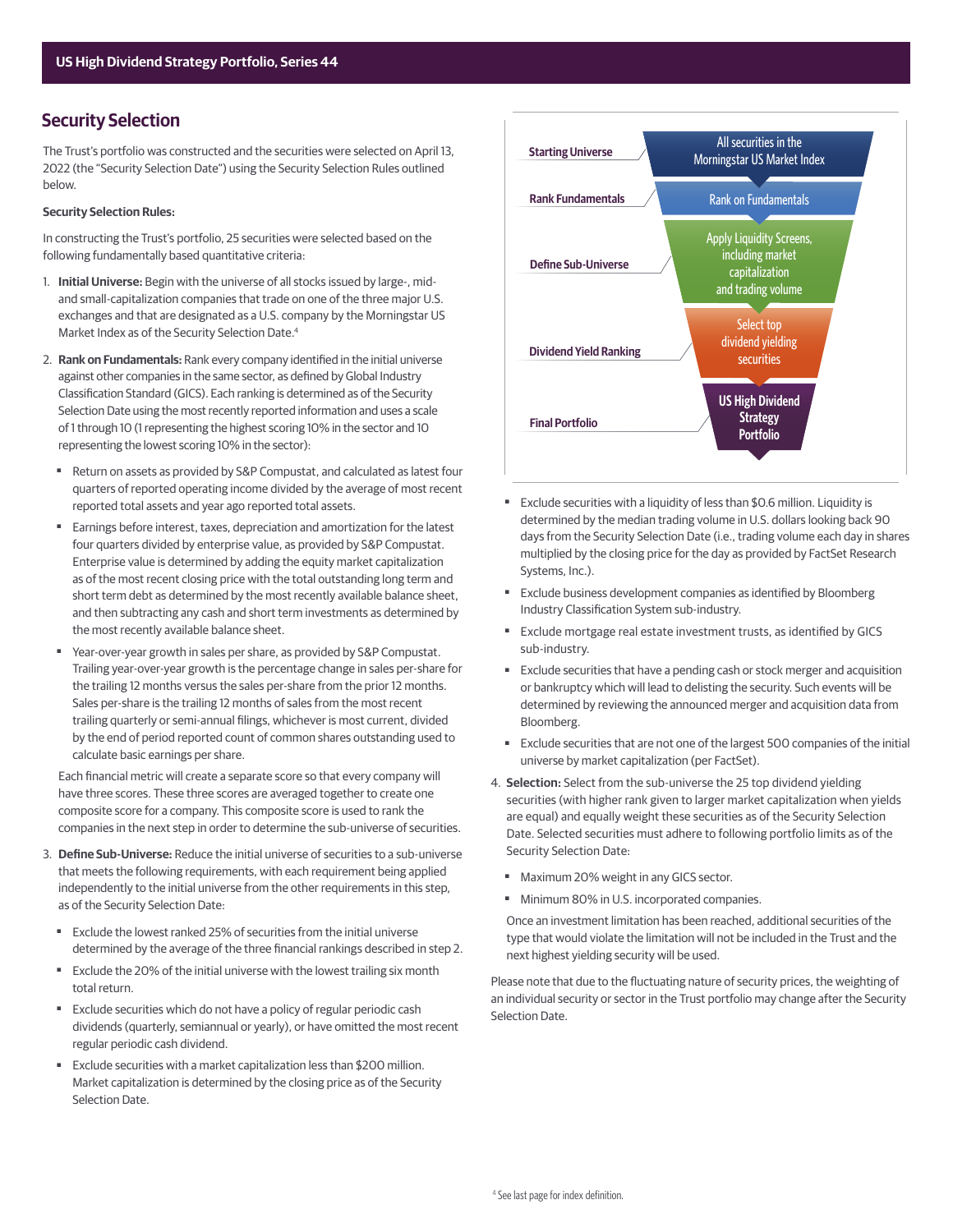#### **PORTFOLIO SUMMARY**

| <b>Inception Date</b>                                          |  | 4.20.2022                                                 |
|----------------------------------------------------------------|--|-----------------------------------------------------------|
| <b>Termination Date</b>                                        |  | 7.20.2023                                                 |
| <b>Initial Offer Price</b>                                     |  | \$10.00                                                   |
| <b>Number of Issues</b>                                        |  | 25                                                        |
| <b>Historical Annual Dividend</b><br>Distribution <sup>5</sup> |  | \$0,4080                                                  |
| <b>Distributions</b>                                           |  | 25th day of each month commencing<br>on 5.25.2022, if any |

#### **TICKETING INFORMATION - CUSIPS**

| Cash                | 40177G800     |
|---------------------|---------------|
| <b>Reinvest</b>     | 40177G818     |
| Fee/Cash            | 40177G826     |
| <b>Fee/Reinvest</b> | 40177G834     |
| <b>Ticker</b>       | <b>CUSHSX</b> |

#### **SALES CHARGES**

Sales Charge (S/C) is based on a \$10 per unit offering price.

| <b>Standard Accounts</b>                     | Amount<br><b>Per Unit</b> | Percentage of<br><b>Public</b><br><b>Offering Price</b> |
|----------------------------------------------|---------------------------|---------------------------------------------------------|
| Deferred S/C <sup>6</sup>                    | \$0.135                   | 1.35%                                                   |
| <b>Creation and Development</b><br>(C&D) Fee | \$0.050                   | 0.50%                                                   |
| <b>Total S/C</b>                             | \$0.185                   | 1.85%                                                   |
| Fee/Wrap Accounts <sup>7</sup>               |                           |                                                         |
| <b>Creation and Development</b><br>(C&D) Fee | \$0.050                   | 0.50%                                                   |
| <b>Total S/C</b>                             | \$0.050                   | 0.50%                                                   |

<sup>5</sup> The Historical Annual Dividend Distribution (HADD) is as of the day prior to trust deposit and subject to change. There is no guarantee the issuers of the securities included in the Trust will declare dividends or distributions in the future. **Due to the negative economic impact across many industries caused by the recent COVID-19 outbreak, certain issuers of the securities included in the Trust may elect to reduce the amount of, or cancel entirely, dividends and/or**  distributions paid in the future. As a result, the HADD figure will likely be higher, and in some cases significantly higher, than the **actual distribution rate achieved by the Trust.** The HADD of the securities included in the Trust is for illustrative purposes only and is not indicative of the Trust's distribution rate. The HADD is the weighted average of the trailing twelve-month distributions paid by the securities included in the portfolio and is reduced to account for the effects of fees and expenses, which will be incurred when investing in the Trust. The HADD will vary due to certain factors that may include, but are not limited to, a change in the dividends paid by issuers, a change in Trust expenses or the sale or maturity of securities in the portfolio.

6 The deferred sales charge (DSC) is a fixed amount and will be deducted in monthly installments on the last business day commencing August 2022 and ending October 2022 or upon early redemption. For unit prices other than \$10, percentages of C&D fees, and DSCs will vary but in no event will the maximum sales charge (S/C) exceed the total S/C. Early redemption of units will still cause payment of the DSC. However, an initial sales charge, which is equal to the difference between the maximum S/C and the sum of any remaining deferred S/C charges and C&D, will be charged if the price paid for units exceeds \$10 per unit.

<sup>7</sup> For unit prices other than \$10, percentage of the C&D fee will vary.

### **PORTFOLIO HOLDINGS**

Holdings, breakdown, and weightings are as of 4.19.2022 and subject to change.

| <b>Symbol</b>          | <b>Company Name</b>                    | <b>Symbol</b> | <b>Company Name</b>                  |  |
|------------------------|----------------------------------------|---------------|--------------------------------------|--|
|                        | Common Stocks (88.02%)                 |               | Health Care (8.03%)                  |  |
|                        | <b>Communication Services (12.02%)</b> | GILD          | Gilead Sciences, In                  |  |
| т                      | AT&T, Inc.                             | <b>MRK</b>    | Merck & Company                      |  |
| OMC                    | Omnicom Group, Inc.                    |               | Industrials (4.01%)                  |  |
| VZ                     | Verizon Communications, Inc.           | MMM           | <b>3M Company</b>                    |  |
|                        | Consumer Staples (12.01%)              |               | <b>Information Technology (3.96</b>  |  |
| MО                     | Altria Group, Inc.                     | <b>IBM</b>    | <b>International Busi</b>            |  |
| PM                     | Philip Morris International, Inc.      |               | <b>Materials (15.98%)</b>            |  |
| <b>WBA</b>             | Walgreens Boots Alliance, Inc.         | <b>AMCR</b>   | Amcor PLC                            |  |
| <b>Energy (16.01%)</b> |                                        | <b>DOW</b>    | Dow, Inc.                            |  |
| <b>DVN</b>             | Devon Energy Corporation               | <b>LYB</b>    | LyondellBasell Ind                   |  |
| KMI                    | Kinder Morgan, Inc.                    | <b>SCCO</b>   | Southern Copper                      |  |
| <b>OKE</b>             | ONEOK, Inc.                            |               | Utilities (4.02%)                    |  |
| <b>PXD</b>             | Pioneer Natural Resources Company      | EIX           | <b>Edison Internation</b>            |  |
| Financials (11.98%)    |                                        |               | <b>Real Estate Investment Trusts</b> |  |
| BX                     | Blackstone, Inc.                       |               | <b>Real Estate (11.98%)</b>          |  |
| <b>KEY</b>             | KeyCorp                                | <b>IRM</b>    | Iron Mountain, Ind                   |  |
| PRU                    | Prudential Financial, Inc.             | VICI          | <b>VICI Properties, In</b>           |  |
|                        |                                        |               |                                      |  |

| Symbol                                 | <b>Company Name</b>                                |  |  |
|----------------------------------------|----------------------------------------------------|--|--|
|                                        | Health Care (8.03%)                                |  |  |
| GILD                                   | Gilead Sciences, Inc.                              |  |  |
| <b>MRK</b>                             | Merck & Company, Inc.                              |  |  |
| Industrials (4.01%)                    |                                                    |  |  |
| ммм                                    | <b>3M Company</b>                                  |  |  |
| <b>Information Technology (3.96%)</b>  |                                                    |  |  |
| <b>IRM</b>                             | <b>International Business Machines Corporation</b> |  |  |
|                                        | <b>Materials (15.98%)</b>                          |  |  |
| <b>AMCR</b>                            | Amcor PLC                                          |  |  |
| <b>DOW</b>                             | Dow. Inc.                                          |  |  |
| LYB                                    | LyondellBasell Industries NV                       |  |  |
| <b>SCCO</b>                            | Southern Copper Corporation                        |  |  |
| Utilities (4.02%)                      |                                                    |  |  |
| EIX                                    | <b>Edison International</b>                        |  |  |
| Real Estate Investment Trusts (11.98%) |                                                    |  |  |
| <b>Real Estate (11.98%)</b>            |                                                    |  |  |
| <b>IRM</b>                             | Iron Mountain, Inc.                                |  |  |
| VICI                                   | VICI Properties, Inc.                              |  |  |
| <b>WPC</b>                             | W.P. Carey, Inc.                                   |  |  |

#### **PORTFOLIO ALLOCATION**

Breakdown and weightings are as of 4.19.2022 and subject to change.



#### **The US High Dividend Strategy Portfolio, Series 44 is a Unit Investment Trust.**

**RISK CONSIDERATIONS: As with all investments, you may lose some or all of your investment in the Trust. No assurance can be given that the Trust's investment objective will be achieved.** The Trust also might not perform as well as you expect. This can happen for reasons such as these: • Securities prices can be volatile. The value of your investment may fall over time. Market value fluctuates in response to various factors. Changes in legal, political, regulatory, tax and economic conditions may cause fluctuations in markets and securities prices, which could negatively impact the value of the Trust. Events such as war, terrorism, natural and environmental disasters and the spread of infectious illnesses or other public health emergencies may adversely affect the economy, various markets and issuers. Recently, the outbreak of a novel and highly contagious form of coronavirus ("COVID-19") has adversely impacted global commercial activity and contributed to significant volatility in certain markets. Many governments and businesses have instituted quarantines and closures, which has resulted in significant disruption in manufacturing, supply chains, consumer demand and economic activity. The potential impacts are increasingly uncertain, difficult to assess and impossible to predict, and may result in significant losses. Any adverse event could materially and negatively impact the value and performance of trust and the Trust's ability to achieve its investment objectives. • Share prices or dividend rates on the securities in the Trust may decline during the life of the Trust and there is no guarantee that the issuers of the securities will declare dividends in the future and, if declared, whether they will remain at current levels or increase over time. • Securities selected according to this strategy may not perform as intended. The Trust is exposed to additional risk due to its policy of investing in accordance with an investment strategy. Although the Trust's investment strategy is designed to achieve the Trust's investment objective, the strategy may not prove to be successful. The investment decisions may not produce the intended results and there is no guarantee that the investment objective will be achieved. • The Trust invests in REITs, which may concentrate their investments in specific geographic areas or in specific property types. The value of the REITs and other real estate securities and the ability of such securities to distribute income may be adversely affected by several factors, including: rising interest rates; changes in the global and local economic climate and real estate conditions; perceptions of prospective tenants of the safety, convenience and attractiveness of the properties; and other factors beyond the control of the issuer of the

#### **CONTINUED ON NEXT PAGE**